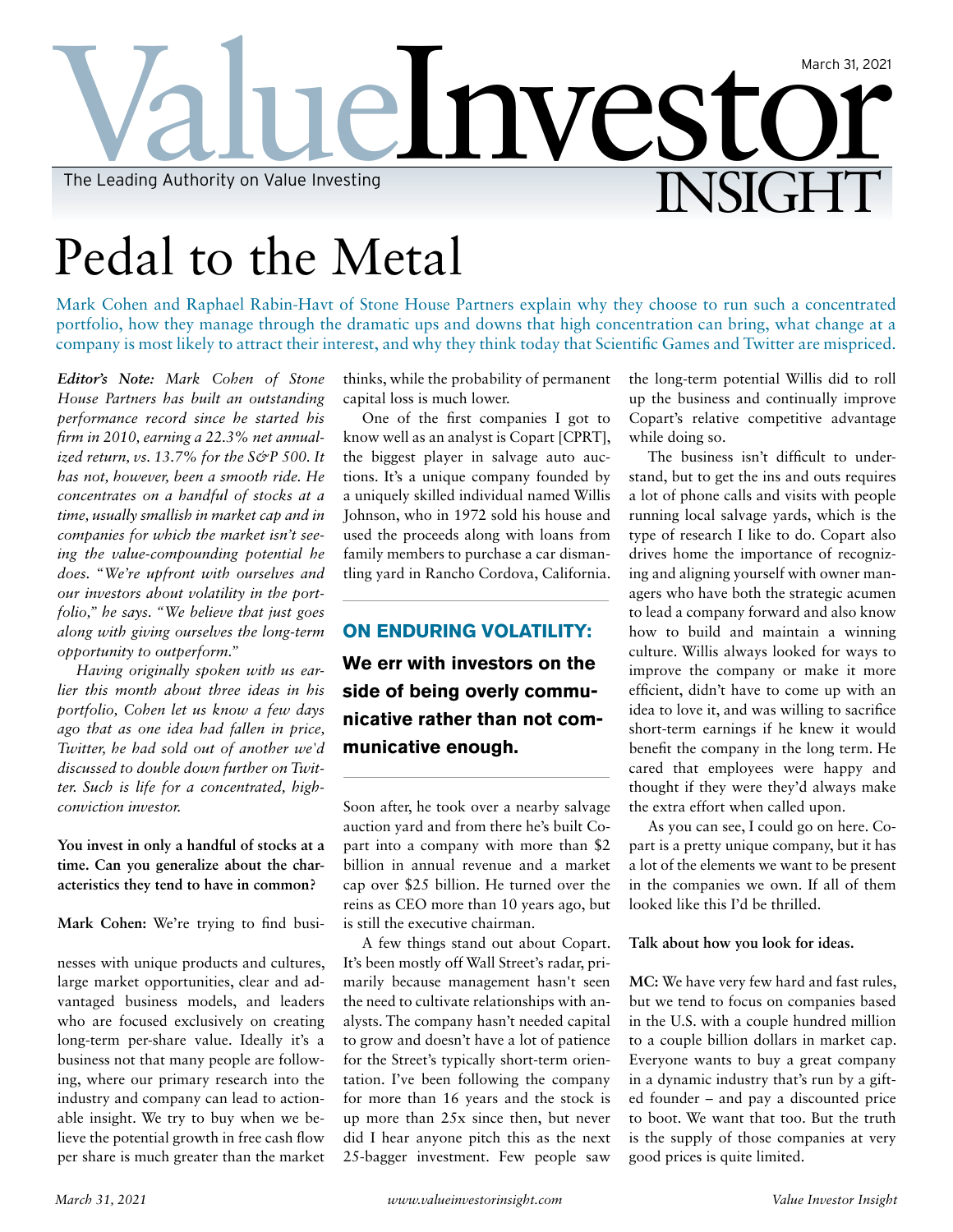We often look for companies going through some sort of transition for the better, often accompanied by a change in CEO. We pay a lot of attention when a gifted manager takes a new CEO job and we try to get up to speed quickly to understand what attracted him or her to the opportunity and what changes are likely to come. Turnover at the top is a real catalyst and the market isn't always quick to fully assess what that change can bring.

We'll talk later about our largest holding, Scientific Games [SGMS], but a central part of our thesis revolves around the arrival of Jamie Odell as a special adviser to the board in 2019 and his taking over as Executive Chairman of the company in 2020. He had been the CEO of gaming equipment and systems supplier Aristocrat Leisure from 2009 until 2017, a period in which the company's market cap grew from \$1.3 billion to around \$7.5 billion. Since he's arrived at Scientific Games, more than 20 key members on the product, operations and sales teams at Aristocrat have joined him. A leader like Jamie Odell coming out of retirement to take a new opportunity is usually going to be interesting to us.

## **What attracted you to TravelCenters of America [TA], a position you put on in the third quarter of last year.**

**MC:** This is the third-largest player in the truck-stop business in the U.S., behind two privately held companies, Love's Travel Stops and Pilot Flying J Travel Centers. These are businesses with large sites in prime locations that naturally enjoy pretty high barriers to entry. You might remember that Berkshire Hathaway bought just under 40% of Pilot in 2017, with the expectation to take that to 80% by 2023.

Here again, a key driver of our interest was the arrival of a new CEO, Jon Pertchik, in late 2019. After doing diligence, we concluded he had a significant opportunity to improve the company's cash flow on the current revenue base, and also to expand through franchise unit growth.

One sticking point here is the company's convoluted corporate-governance set-

up. TA is controlled by the Portnoy family. While TA owns about 50 of its locations outright, the Portnoys control the real estate investment trust that is TA's primary landlord. The whole thing is riddled with potential conflicts of interest, but at the multiples we were paying last summer for the stock – about 2x EBITDA – we thought the upside to the downside was very much in our favor just from operating improvements. The stock is still extremely cheap relative to the underlying asset values, but when the price nearly doubled since last summer without any change in corporate governance, we decided to take our money off the table in the first quarter of this year and redeploy it elsewhere.

## **You've had to endure some pretty sharp drawdowns in putting up so far an excellent record. Were you prepared for that going in?**

**MC:** I try to stay focused on long-term compounding and believe the best way to do that successfully is to own a small number of names in which we're able to develop very high conviction. This obviously can result in considerable volatility, so having a temperament that can handle the short-term ups and downs is key.

We can't do this without investors who fully understand in advance that we very likely will have to ride through rough patches in order to meet our longterm goals. We're extremely transparent with our investors and want to err on the side of being overly communicative rather than not communicative enough. Our investors often own multiple funds like ours, so while each one may not be diversified, their portfolio of investments probably won't be as volatile as any one fund. Nobody feels the pain of a drawdown more than me.

## **Walk through your broader investment case today for Scientific Games.**

**MC:** The company has two primary businesses. It invented the instant-winner scratch-off lottery and dominates that business as a service provider to lottery



**Mark Cohen**

## **Getting to Yes**

One aspect of investment management that appeals to the entrepreneurially minded is that if you think you're ready, the barriers to starting your own firm aren't that high. There are some legal and administrative costs, but for the most part you can just hang out your shingle, invest whatever money you can cobble together, and start building a track record that you hope will allow your firm to grow and prosper.

The cobbling together of money, of course, isn't always trivial. Mark Cohen faced that when he – not yet 30 and less than five years into his tenure as an analyst for hedge-fund firm Force Capital – decided in 2008 to go out on his own. The financial crisis and ensuing recession made raising money difficult, but his big break on that front came in early 2010 when he went to see Willis Johnson, the founder and chairman of auto-salvage business Copart, who he had gotten to know in following the company for Force Capital. Johnson didn't particularly care about cultivating relationships with Wall Street, but Cohen had made an impression. "He said if you do the type of work on all your companies that you do on me and my company, I think you'll be successful," says Cohen. "It's hard to get that first outside investor to say yes – he was the first one who did."

sponsors around the world. It used that as a springboard and source of capital to expand into the gaming-equipment business, where it is a leading global supplier of slot machines and other equipment and sys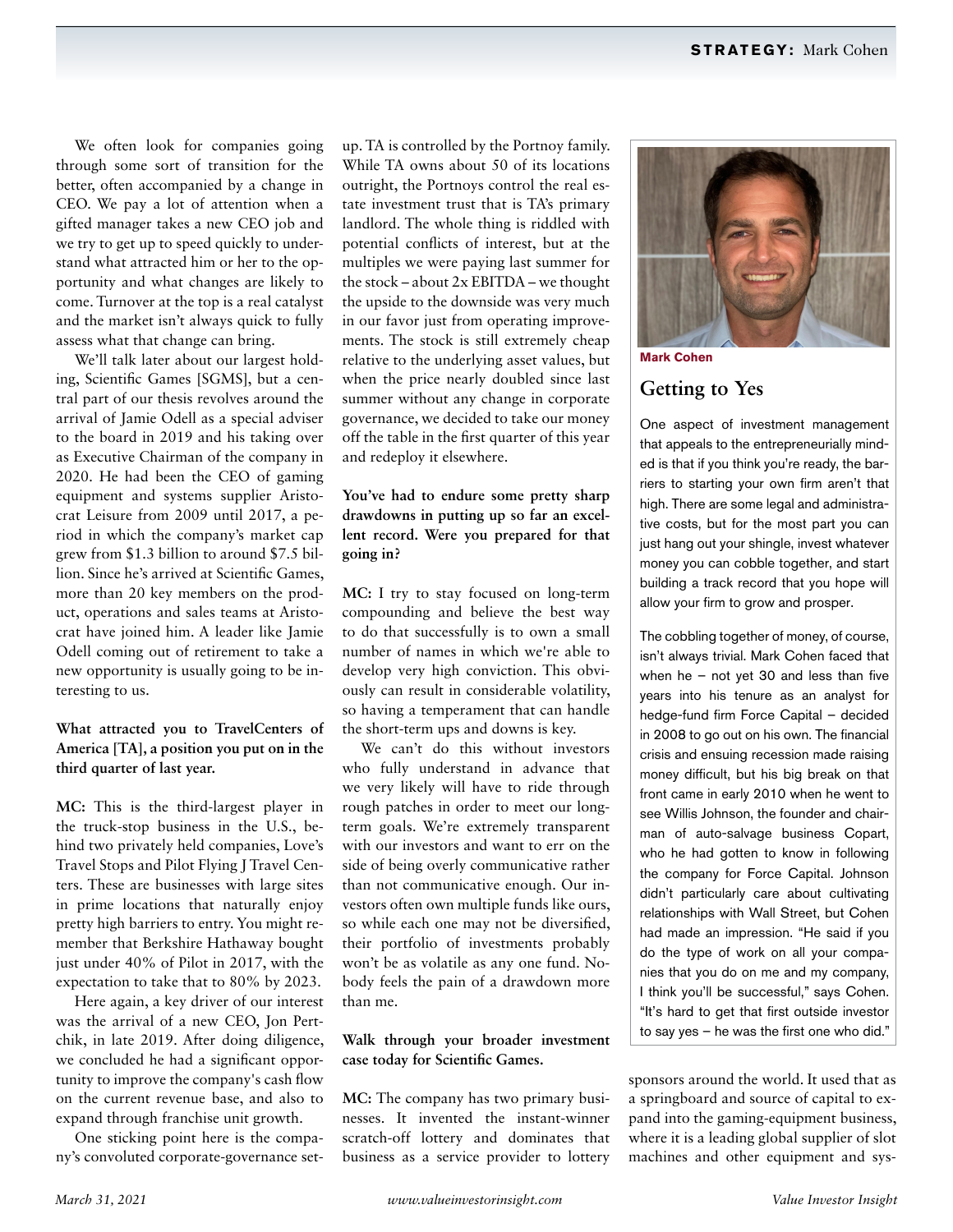tems used by casinos. Setting aside 2020 for the moment, in 2019 the land-based gaming business accounted for roughly 65% of that year's \$1.3 billion in total EBITDA. The lottery business earned most of the rest, with smaller contributions from high-growth areas of investment including a Netflix-like service for online gaming content and a sports-betting system already used by companies like Wynn, Golden Nugget and FanDuel.

As I mentioned, the watershed event for the company was Jamie Odell's arrival in 2019. While Scientific Games' lottery business is rock solid, grows steadily and generates a lot of cash, the gaming side hasn't been as nimble or innovative in capitalizing on the company's strong intellectual-property heritage or in evolving its product mix to meet evolving customer demands. Doing the latter is what Aristocrat Leisure did so well during Jamie's tenure, and it's a big deal that many of the top product people with him there have joined him at Scientific Games.

Jamie has talked about Scientific Games' broad portfolio of products and differentiated position in digital gaming

P/E (TTM)  $n/a$  44.7 Forward P/E (Est.) 23.3 22.6 **Largest Institutional Owners**

**Company % Owned** Caledonia Investments 9.9% Fine Capital Partners 9.6%

**SGMS S&P 500**

**Valuation Metrics**

(@12/31/20 or latest filing):

(@3/30/21):

**INVESTMENT SNAPSHOT**

**Scientific Games**  (Nasdaq: SGMS)

**Business:** Designs, develops and markets intellectual property and technology systems serving lottery, casino, online gaming and online sports betting industries worldwide.

**Share Information** (@3/30/21):

| <b>Price</b>                   | 38.18          |
|--------------------------------|----------------|
| 52-Week Range                  | $5.51 - 52.88$ |
| <b>Dividend Yield</b>          | $0.0\%$        |
| <b>Market Cap</b>              | \$3.58 billion |
| <b>Financials (TTM):</b>       |                |
| Revenue                        | \$2.72 billion |
| <b>Operating Profit Margin</b> | 5.2%           |
| <b>Net Profit Margin</b>       | $(-20.9\%)$    |



### **THE BOTTOM LINE**

The company under broad new leadership has considerable opportunity to improve innovation, operating effectiveness and profits in its core gaming business, says Mark Cohen. If the stock earns a 12-13x multiple on the \$12 per share in free cash flow he believes the company can generate by 2023, it would more than triple from today's level.

Sources: Company reports, other publicly available information

and sports betting, things he didn't have at Aristocrat. We – and they – see a very large opportunity to increase innovation, operate more effectively and efficiently, generate more recurring revenue, and significantly increase margins and free cash flow on the gaming side of the business. That's not just as the world comes back to normal from the pandemic, but well beyond as well.

**The market applauded when financier Ronald Perelman sold his controlling stake in the company last fall. Do you see that as a positive as well?**

**MC:** The existence of a controlling shareholder isn't necessarily a bad thing, but we think it says a lot that Jamie was able to attract such an outstanding group of investors to effectively de-control the company. No one holder today owns more than a 10% stake.

**How do you see the product and operating initiatives underway translating into upside for the company's shares, now trading at just over \$38?**

**MC:** Driven primarily by broad-based improvements in the core gaming business, we believe the company by 2023 can generate \$12 per share in free cash flow. If we're right about that and the business is then firing on all cylinders as we expect, there's no reason that level of profits can't earn at least a 12-13x free-cash-flow multiple. That would result in a \$150 share price in two to three years.

This outlook doesn't ascribe much upside to either the online gaming or sportsbetting franchises the company continues to build. Those could be substantial businesses and stores of value in their own right one day.

**Raphael Rabin-Havt:** One other thing to mention here is that the company is currently going through a full strategic review and that there's a possibility it considers selling the lottery business or other assets. We don't have a strong opinion on that, but we would expect the company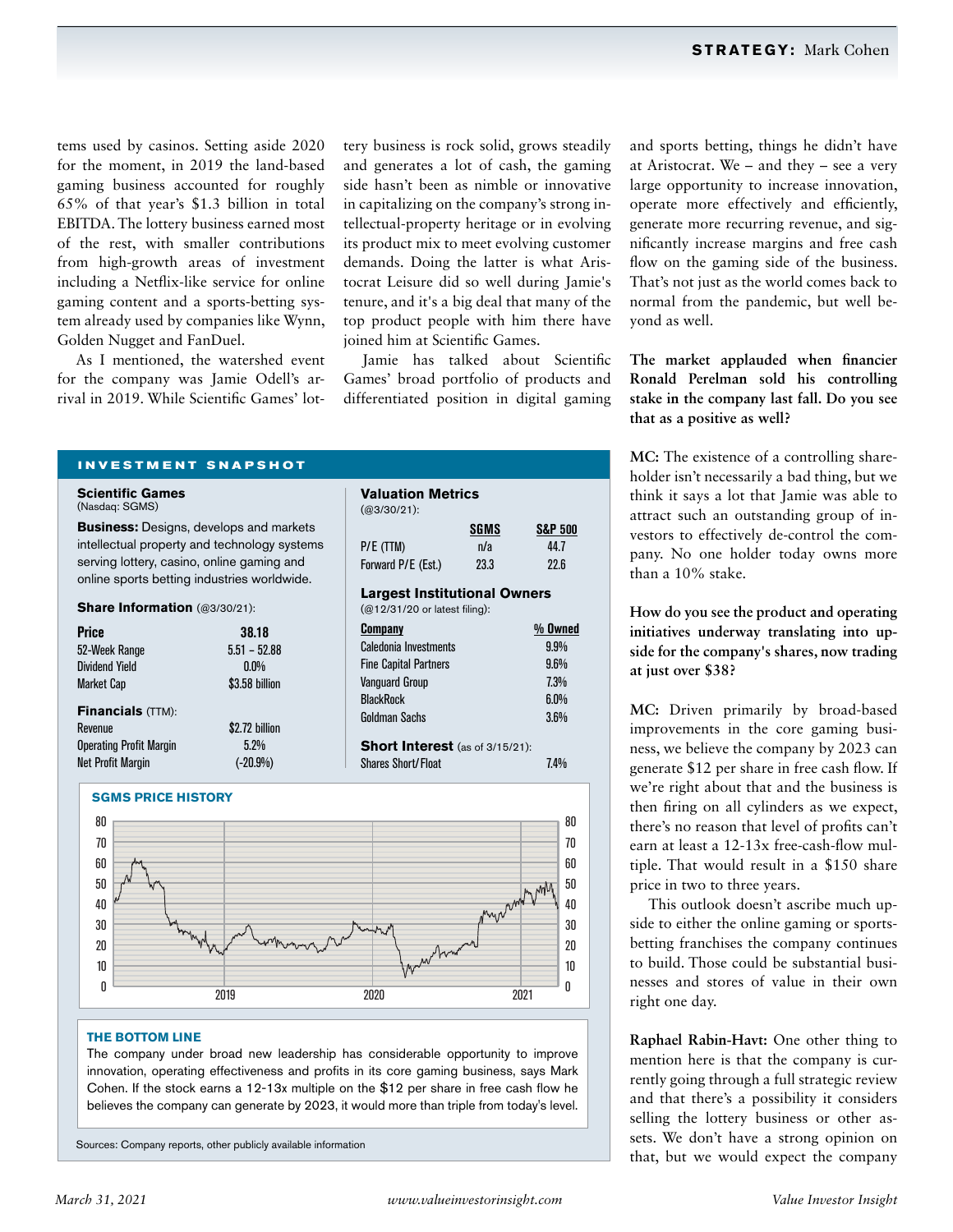to make the right choice for shareholders either way.

## **Twitter [TWTR] is a much bigger market cap company than you typically invest in. Walk though why it makes the grade for you today.**

**RR:** I've been a long-time user of Twitter and have always found it a valuable service, both for investing research and during a period when I worked as an editorial researcher for Maureen Dowd at *The New York Times*. You'd be amazed by how embedded Twitter is in an organization like the *Times* – it's like a newswire or a Bloomberg terminal for them. You have to be using it constantly or you run the risk of missing something important.

As useful as the service is, the company for a long time as a business was a total mess. Mark Zuckerberg got it right when he called Twitter "a clown car that fell into a gold mine." Nothing about it was properly monetized and they didn't seem capable of doing even basic things to improve that. Even when Jack Dorsey returned as CEO in 2015, he said his primary job was to fix the user experience and get user growth back on a positive path. Figuring out how to make money on it all still wasn't a priority.

That started to change in 2019 and accelerated last year after Elliott Management and private-equity firm Silver Lake took stakes in the firm and started pushing for change. We think the fruits of all that are beginning to pay off and will continue to do so in a big way going forward. They've done basic things like rebuilding and upgrading their ad serving capability. They've created more effective ad formats. They're far better able to target qualified customers for advertisers, and the ad mix is shifting strongly toward higher-margin direct-response ads. They're rolling out subscription-type products and creatormonetization tools that we think have tremendous potential. There have been times in the company's history when it wasn't always straightforward, but it's clear now that revenue and profit growth is job #1.

**The stock has sold off some after a big run over the past year. How attractive do you consider the shares at today's \$63?**

**RR:** Management came out recently with guidance that by the end of 2023 monetizable daily active users would increase to 315 million, revenue would double to at least \$7.5 billion, and GAAP operating margins would increase to the mid-teens. When we process all that, we consider the revenue and margin assumptions quite reasonable and not as aggressive as they could be in terms of increasing revenue per user. They also seem to assume little revenue in the guidance for new subscription products or shared revenue with creators. Given that we think Twitter has a pretty strong monopoly over its type of real-time news and information globally, we think those things can be a large and very high-margin revenue source in the not-distant future.

Open-ended growth ideas like this one are difficult to value with any precision. On the 2023 guidance, at the current share price you're paying roughly 13.5x EBITDA and 25x free cash flow per share.

## **INVESTMENT SNAPSHOT**

#### **Twitter** (NYSE: TWTR)

**Business:** Develops and maintains the Twitter social-media website, meant to be, as the company describes it, "a platform for public self-expression and conversation in real time."

**Share Information** (@3/30/21):

| <b>Price</b>                   | 62.99           |
|--------------------------------|-----------------|
| 52-Week Range                  | $22.36 - 80.75$ |
| <b>Dividend Yield</b>          | $0.0\%$         |
| <b>Market Cap</b>              | \$50.24 billion |
| <b>Financials (TTM):</b>       |                 |
| Revenue                        | \$3.72 billion  |
| <b>Operating Profit Margin</b> | 4.7%            |
| <b>Net Profit Margin</b>       | $(-30.6%)$      |



Shares Short/Float 4.3%

**Valuation Metrics**



#### **THE BOTTOM LINE**

Raphael Rabin-Havt believes the company's emphasis on improving the monetization of its platform is paying off and will increasingly do so going forward. He argues that the shares aren't expensive against reasonable forward company guidance, which doesn't include the significant upside he sees from subscription and other non-ad revenues.

Sources: Company reports, other publicly available information